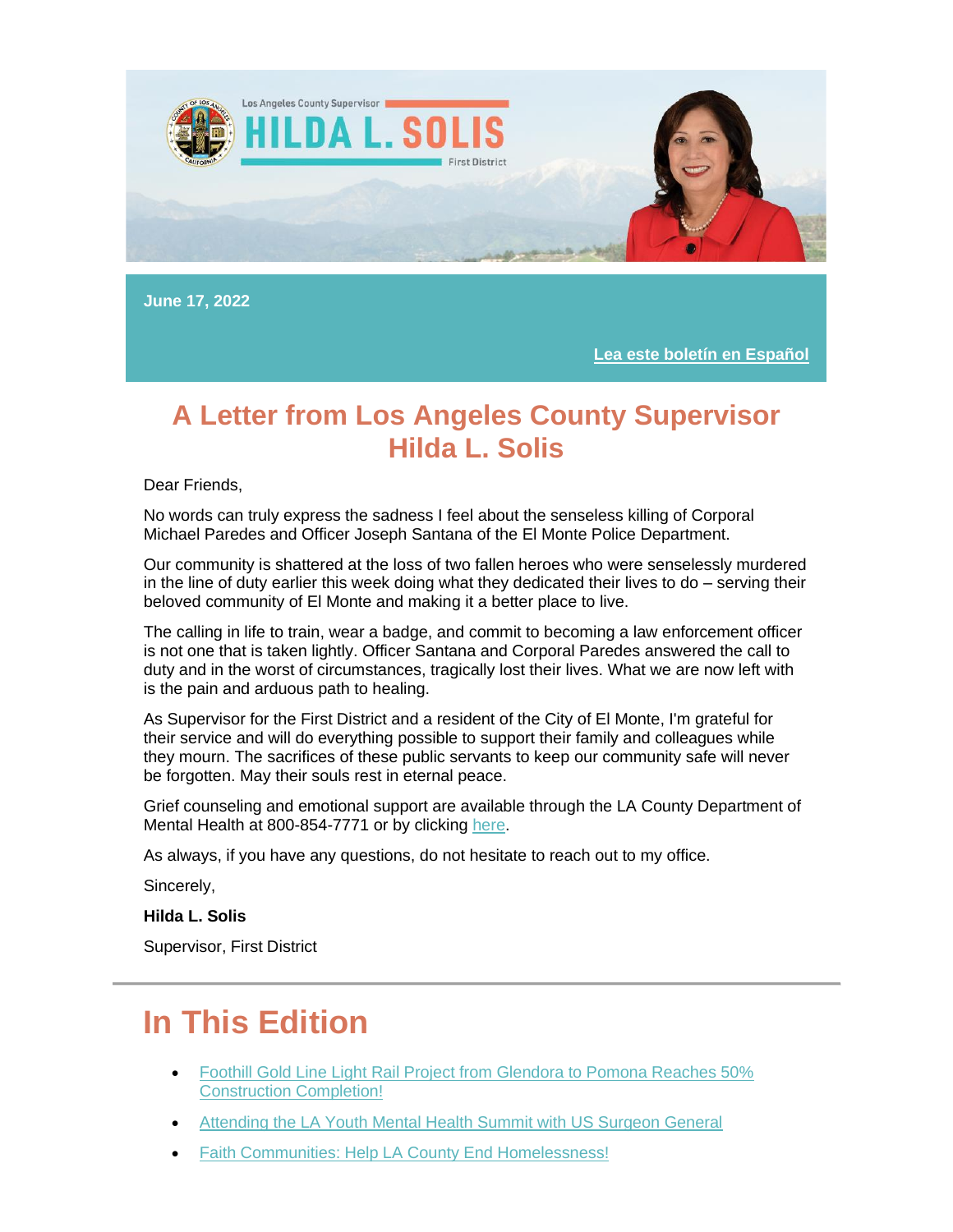- **Summer Aquatics Program**
- **[Community Resources & Events](https://outlook.live.com/mail/0/inbox/id/AQMkADAwATExADVmOC02OTRhLTIwZmYALTAwAi0wMAoARgAAAzpmvov7Kq9NuhcF%2BU9kz1MHAMvvNMrr71RLqV4kq2zl348AAAIBDAAAAMvvNMrr71RLqV4kq2zl348ABWeWj9kAAAA%3D#x_link_1)**

# **Foothill Gold Line Light Rail Project from Glendora to Pomona Reaches 50% Construction Completion!**



Today, the Foothill Gold Line Construction Authority held a press conference to celebrate the 50% construction completion for the 9.1-mile Foothill Gold Line light rail project from Glendora to Pomona. The project will add four new stations in the cities of Glendora, San Dimas, La Verne, and Pomona. After the Gold Line Extension to Pomona is completed in 2025, the Regional Connector will allow you to take a one-seat ride from Pomona all the way to Long Beach. We have not seen that kind of sustainable mobility here in Los Angeles County since the streetcar system was in operation. As the Chair of the Metro Board of Directors, I am thankful to all the partners for bringing this project to fruition for our San Gabriel Valley community.

# **Attending the LA Youth Mental Health Summit with US Surgeon General**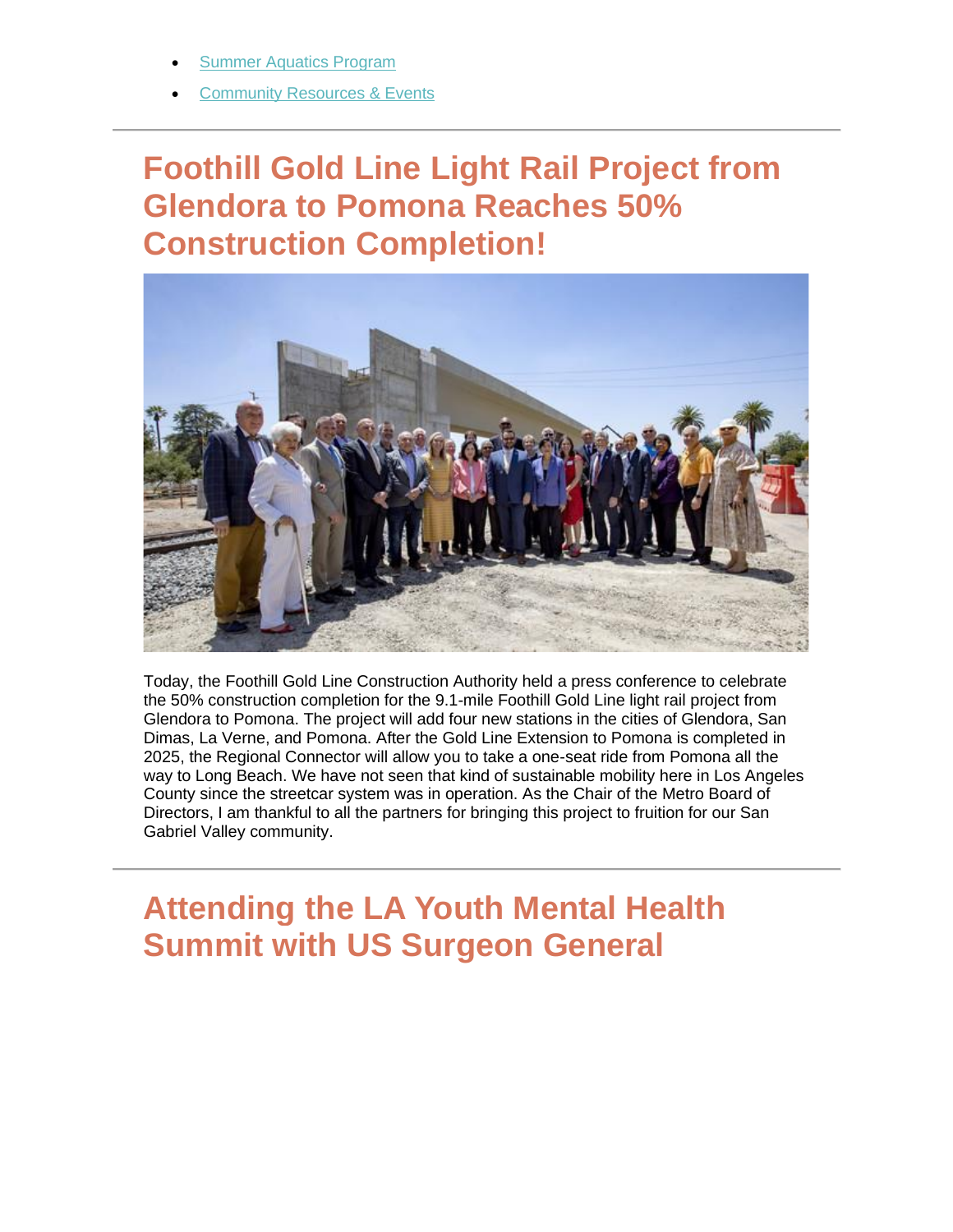

So honored to meet with U.S. Surgeon General Dr. Vivek Murthy ahead of his keynote at the Youth Wellness Now! Summit.

Youth mental health is an emergency health crisis, and I'm thankful that East LA youth from The Garage Skate Shop were able to join and provide valuable input.

# **COVID-19 Vaccine for Children Ages 6 Month and Older**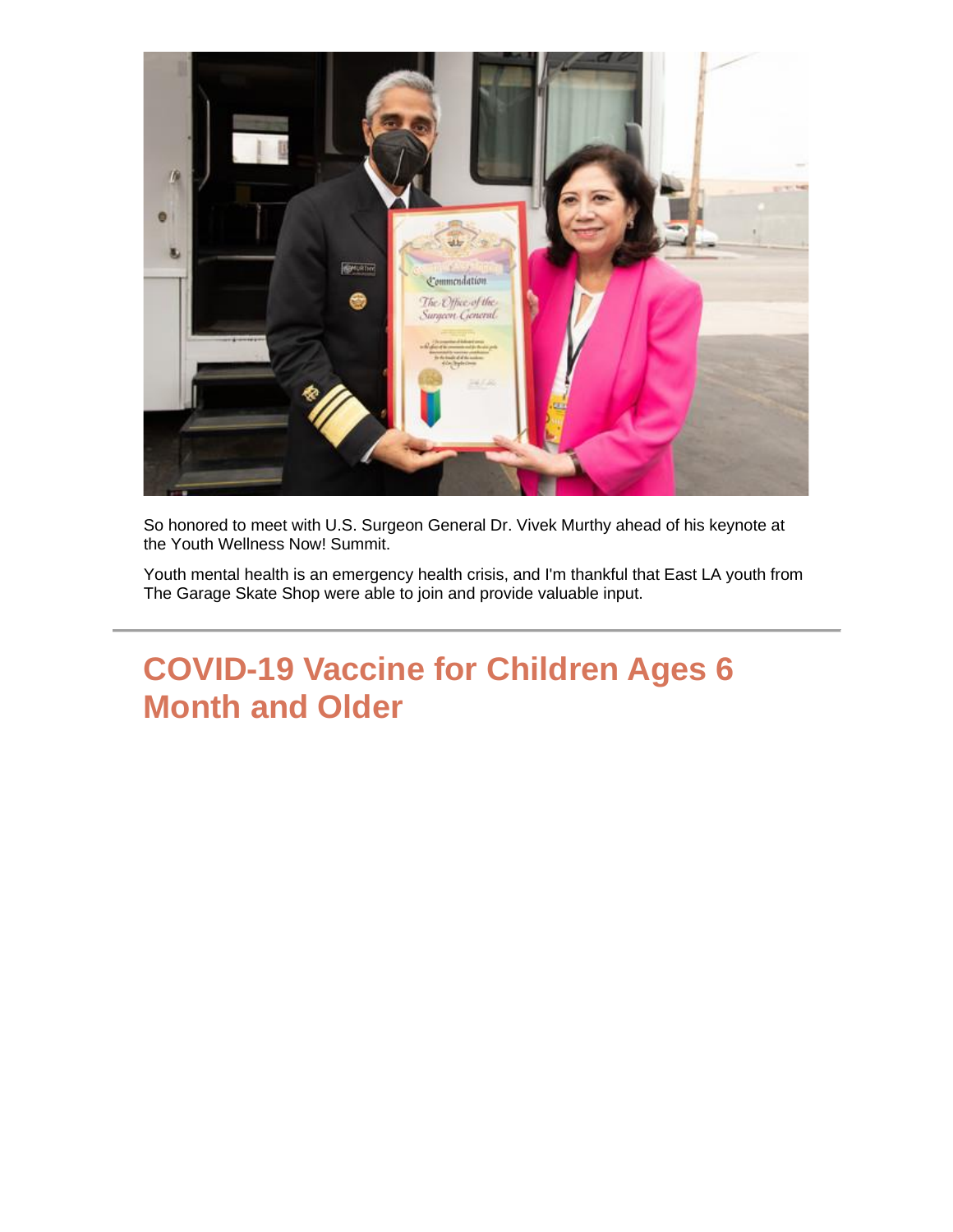# **Hey, parents** and guardians!

The FDA met this week to discuss COVID-19 pediatric vaccinations for infants and young children over 6 months old.

To learn more about pediatric vaccines, and to find a location near you, visit VaccinateLACounty.com.



The US Centers for Disease Control and Prevention (CDC)'s Advisory Committee on Immunization Practices is expected to approve COVID-19 vaccines for ages six months and older tomorrow.

With this approval, LA County will have over 900 locations to administer vaccines, with most starting next week. This includes almost 180 healthcare provider facilities such as pediatricians, over 200 pharmacies, over 500 mobile sites, and seven POD sites.

Parents and guardians who plan to vaccinate their children at Public Health sites should be aware of the following:

- The COVID-19 vaccine is free.
- If insured, individuals should bring their health insurance card (COVID-19 vaccines remain free regardless of insurance status).
- Individuals will not be asked about their immigration status when getting vaccinated.
- No appointment is needed at many locations.

We encourage parents to reach out to their pediatricians to learn more about the COVID-19 vaccines.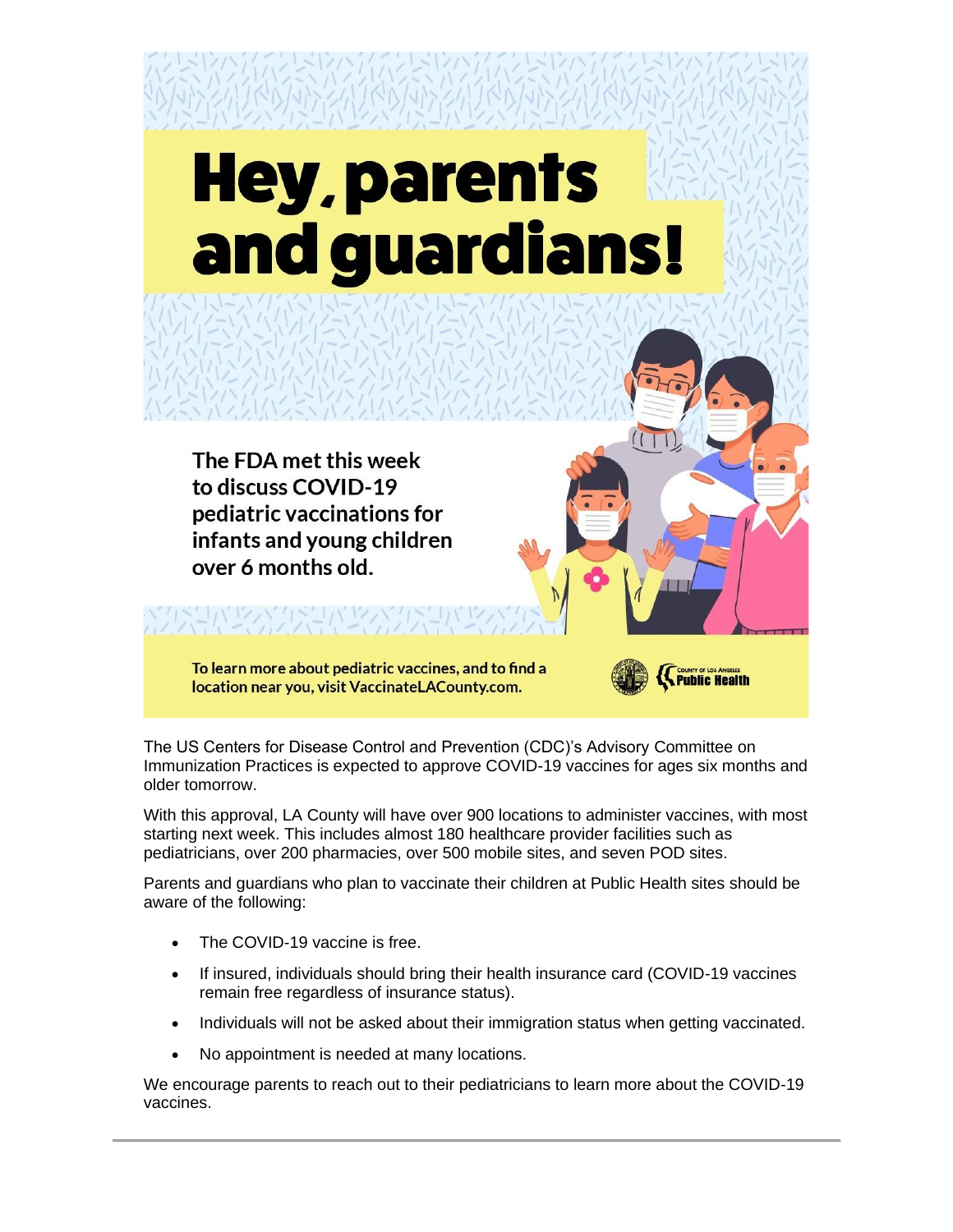# **Faith Communities: Help LA County End Homelessness!**

# **Outreach to Faith-Based Organizations**

What Fill out a 15-minute survey by clicking on the link above or scanning the QR code below! Help us take steps to strengthen and deepen our to DO? partnership, and to develop a strategic plan for continued collaboration.

"Many of our most vulnerable are more likely to trust and accept a meal and a bed from their local church or temple than they are from a government agency...No government will solve homelessness without the partnership of our faith-based communities" -**Supervisor Solis** 





Faith-Based Organizations have a time-honored tradition of service to people in need, providing compassion, charitable donations, safe haven, and more, in the practice of their beliefs. Now the Los Angeles County Homeless Initiative is seeking to build partnerships with the faith community and develop a strategic plan for continued collaboration.

The Homeless Initiative is asking leaders of faith-based organizations to fill out a 15 minute survey to better understand the support and services they provide to people experiencing homelessness or living in poverty, and to gauge their interest in expanding these efforts.

**[TAKE SURVEY](https://nam12.safelinks.protection.outlook.com/?url=https%3A%2F%2Flnks.gd%2Fl%2FeyJhbGciOiJIUzI1NiJ9.eyJidWxsZXRpbl9saW5rX2lkIjoxMDQsInVyaSI6ImJwMjpjbGljayIsImJ1bGxldGluX2lkIjoiMjAyMjA2MTguNTk1ODk0NTEiLCJ1cmwiOiJodHRwczovL2hvbWVsZXNzLmxhY291bnR5Lmdvdi9mYWl0aC1iYXNlZC1vcmdhbml6YXRpb25zLXN1cnZleS8_dXRtX2NvbnRlbnQ9JnV0bV9tZWRpdW09ZW1haWwmdXRtX25hbWU9JnV0bV9zb3VyY2U9Z292ZGVsaXZlcnkmdXRtX3Rlcm09In0.55vQ9Lp4Kc68T31oi1GBjv5rM_PKdDNCLEdkgjEEVBE%2Fs%2F1843900806%2Fbr%2F133296337742-l&data=05%7C01%7C%7C63f7fd3648cd41e5c1e508da5134f990%7C84df9e7fe9f640afb435aaaaaaaaaaaa%7C1%7C0%7C637911585216233124%7CUnknown%7CTWFpbGZsb3d8eyJWIjoiMC4wLjAwMDAiLCJQIjoiV2luMzIiLCJBTiI6Ik1haWwiLCJXVCI6Mn0%3D%7C3000%7C%7C%7C&sdata=FRl9VWdQjClmFZCMb3rCg4cg2J%2BMjeJSdZE8CKGY%2BCY%3D&reserved=0)**

# **Summer Aquatics Program**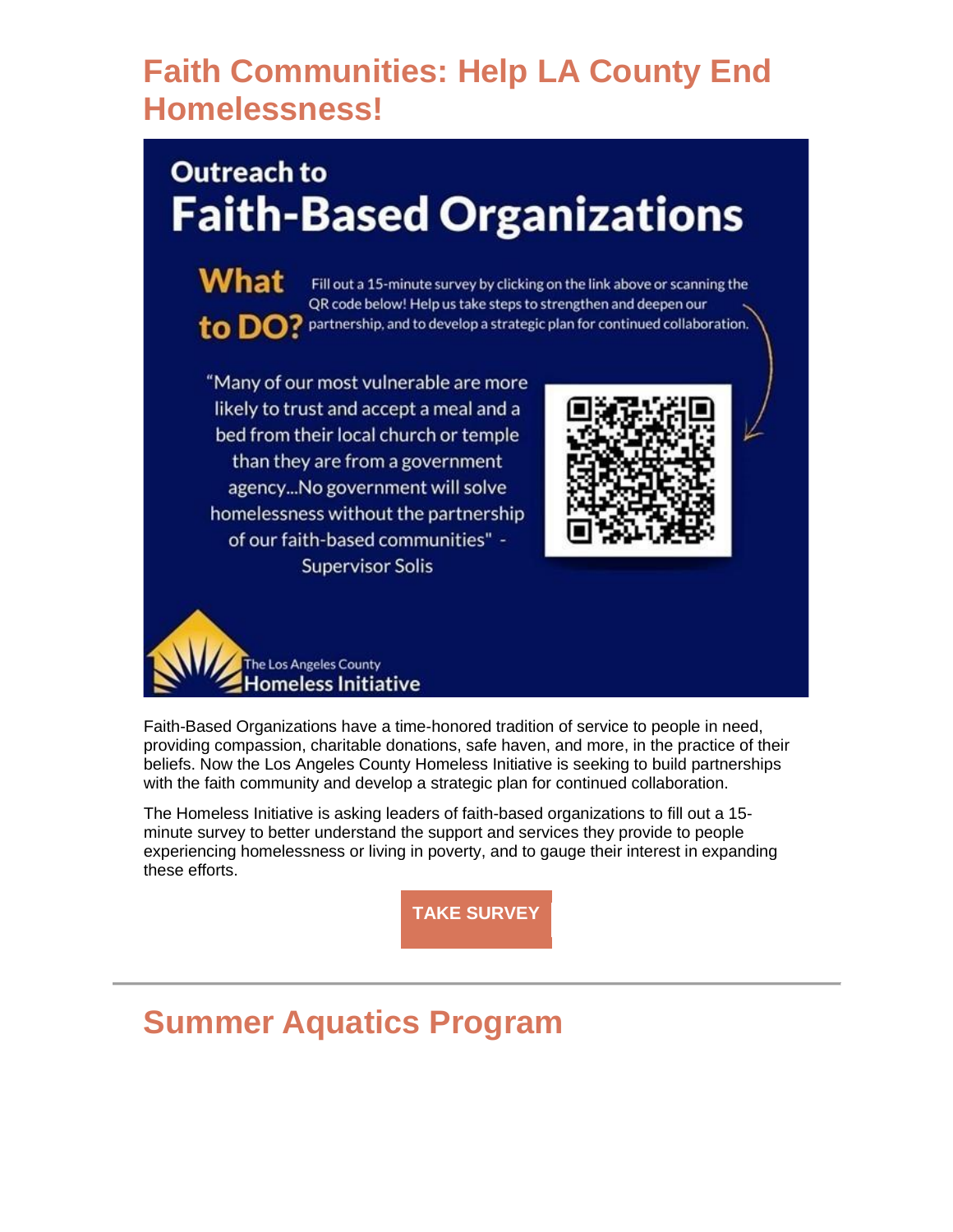

Summer is here and so is our summer aquatics program. Whether you are looking to get some light aerobic exercise in our Adult Aqua Exercise class, free swimming, learning the building blocks with our Learn to Swim Program or mastering your skills through our Novice Swim Team, LA County Parks has something for you!

**[MORE INFORMATION](https://nam12.safelinks.protection.outlook.com/?url=https%3A%2F%2Flnks.gd%2Fl%2FeyJhbGciOiJIUzI1NiJ9.eyJidWxsZXRpbl9saW5rX2lkIjoxMDUsInVyaSI6ImJwMjpjbGljayIsImJ1bGxldGluX2lkIjoiMjAyMjA2MTguNTk1ODk0NTEiLCJ1cmwiOiJodHRwczovL3BhcmtzLmxhY291bnR5Lmdvdi9hcXVhdGljcy8_dXRtX2NvbnRlbnQ9JnV0bV9tZWRpdW09ZW1haWwmdXRtX25hbWU9JnV0bV9zb3VyY2U9Z292ZGVsaXZlcnkmdXRtX3Rlcm09In0.h0CpZ2CYD9cSH2KgDx_LScb9V8OUUr4Y2sZBfZNFmHY%2Fs%2F1843900806%2Fbr%2F133296337742-l&data=05%7C01%7C%7C63f7fd3648cd41e5c1e508da5134f990%7C84df9e7fe9f640afb435aaaaaaaaaaaa%7C1%7C0%7C637911585216233124%7CUnknown%7CTWFpbGZsb3d8eyJWIjoiMC4wLjAwMDAiLCJQIjoiV2luMzIiLCJBTiI6Ik1haWwiLCJXVCI6Mn0%3D%7C3000%7C%7C%7C&sdata=prC7uSXk63KD452O6WLJ5B3P5kd0BaRTB9RL08w28jY%3D&reserved=0)**

# **Community Resources & Events**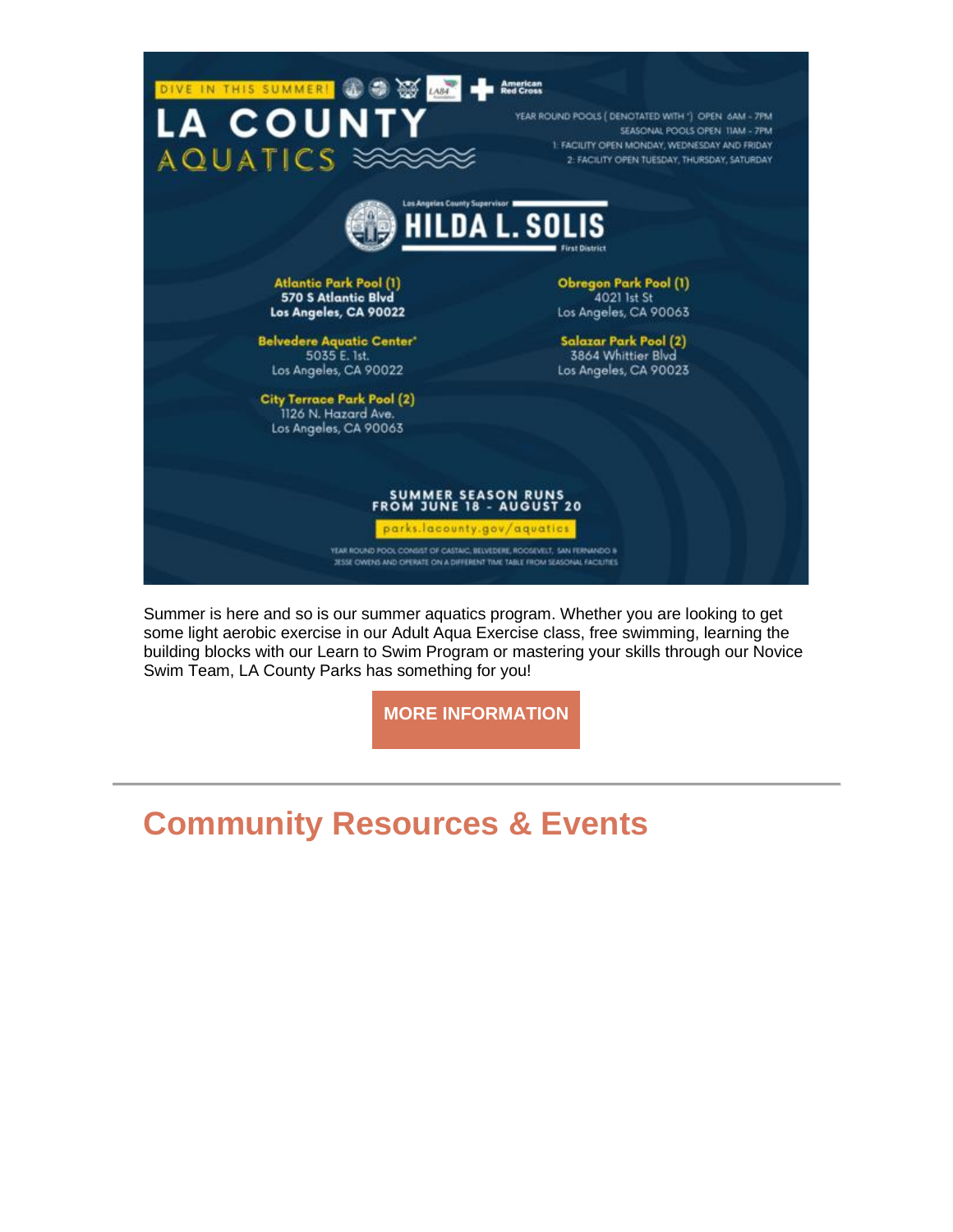

### **Food Distribution in East Los Angeles**

Save the date! My office, in partnership with the LA Regional Food Bank, will be hosting a drive-thru only food distribution in East LA.

Date: Wednesday, June 22

Time: 9am - 12pm

Location: 337 N. Mednik Ave. Los Angeles, CA 90022



**Fireworks Show and Concert in East LA**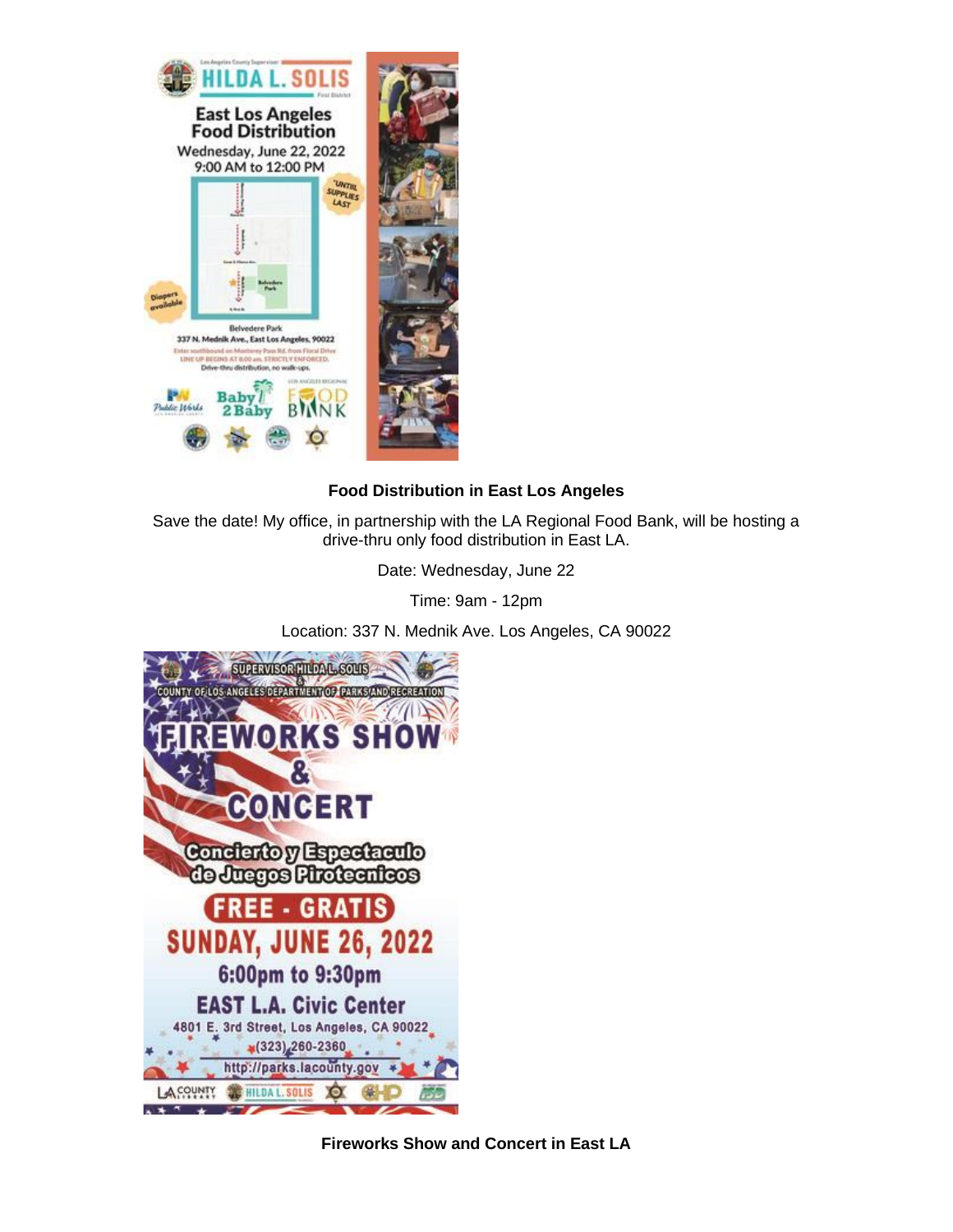Mark your Calendars! My office in partnership with the Department of Parks and Recreation, will host a free Fireworks show and concert! Everyone is welcome.

Date: Sunday, June 26

Time: 6pm - 9:30pm

Location: East LA Civic Center, 4801 E. 3rd St. Los Angeles, CA 90022

![](_page_7_Picture_4.jpeg)

### **Juneteenth Celebration in Azusa**

Join us to commemorate the end of slavery in the U.S in our Juneteenth Celebration tomorrow. There will be speaker's series, wellness activities, resource fairs, artist experiences, hands-on children's activities and so much more.

Date: Saturday, June 18

Time: 1pm - 6pm

Location: Dalton Park, 18867 E. Armstead St. Azusa, CA 91702

Scan QR code to register